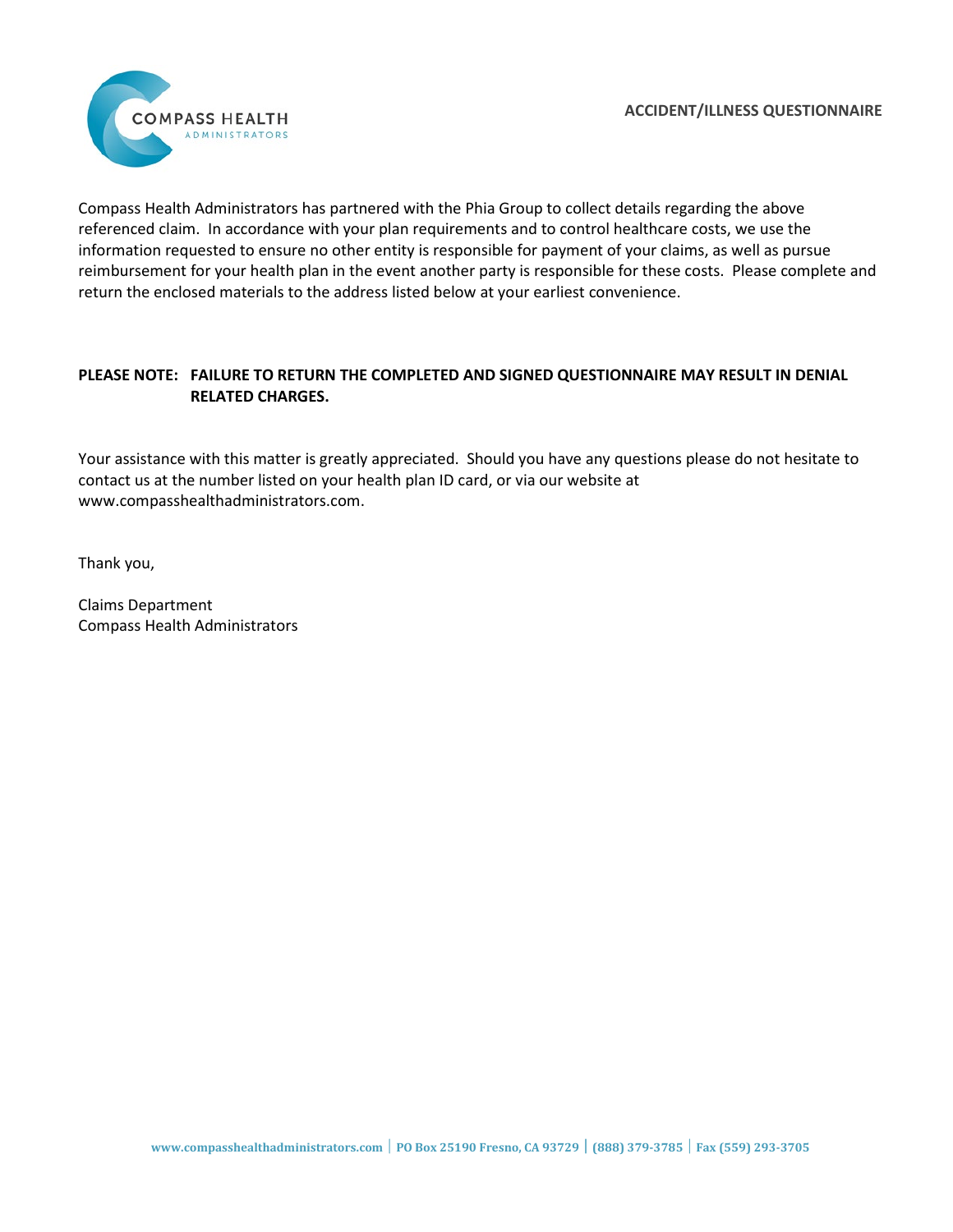

Please check the appropriate box below, complete forms as instructed, and return this questionnaire to Compass Health Administrators. The accident/illness IS due to fault of another party. Please complete entire questionnaire and the attached reimbursement agreement. □ The accident/illness IS NOT due to the fault of another party. Please only complete Sections 1 -3.

### **SECTION I – PATIENT INFORMATION**

| 1. Patient Name:                                                     | 2. Patient Date of Birth:             | 3. Patient ID #:                                                                                      |
|----------------------------------------------------------------------|---------------------------------------|-------------------------------------------------------------------------------------------------------|
| 4. Patient Address (Street/City/State/Zip):                          | 5. Patient Phone:                     | 6. Alternate Phone:                                                                                   |
| 7. Parent/Guardian Name (If Patient under 18 yrs of age): $\Box N/A$ | 8. Subscriber Name: □ Same as Patient | 9. Patient Relation to Subscriber:<br>Spouse/Domestic Partner<br>∐ Self<br>$\Box$ Child $\Box$ Other: |

### **SECTION II – GENERAL INFORMATION**

| 10. Date of Accident, Injury or Onset of Illness:                              | 11. Please check one: □ Auto Accident □ Other Accident/Injury<br>$\Box$ Illness |
|--------------------------------------------------------------------------------|---------------------------------------------------------------------------------|
| 12. Briefly describe how accident/injury occurred.                             |                                                                                 |
| 13. Where did the accident occur?                                              |                                                                                 |
| 14. Who was at fault in the accident/injury?                                   |                                                                                 |
| 15. What were your injuries?                                                   |                                                                                 |
| 16. Were you wearing any required safety equipment such as seatbelt or helmet? | l Yes<br>l INo                                                                  |

#### **SECTION III – CLAIMS INFORMATION**

| 17. Did you or will you be filing a claim with:<br>$\Box$ Auto policy (including you own)<br>$\Box$ Homeowner policy (including your own)<br><b>Business</b> | If you have or will be filing a claim please identify who the claim or action is against<br>and insurance company, business, or person(s) below:                                                                                                                                                                                    |
|--------------------------------------------------------------------------------------------------------------------------------------------------------------|-------------------------------------------------------------------------------------------------------------------------------------------------------------------------------------------------------------------------------------------------------------------------------------------------------------------------------------|
| Person(s)                                                                                                                                                    | Address: <u>Address:</u> Address: Address: Address: Address: Address: Address: Address: Address: Address: Address: Address: Address: Address: Address: Address: Address: Address: Address: Address: Address: Address: Address: Addr                                                                                                 |
| 18. Do you have any medical pay coverage<br>on your own auto or homeowners policy?                                                                           | [Ses   No (If YES, provide the carriers name, address, phone number, and your policy number)<br>Phone Number: <b>All Accords</b> (2012) 2014 12:00 12:00 12:00 12:00 12:00 12:00 12:00 12:00 12:00 12:00 12:00 12:00 12:00 12:00 12:00 12:00 12:00 12:00 12:00 12:00 12:00 12:00 12:00 12:00 12:00 12:00 12:00 12:00 12:00 12:00 12 |